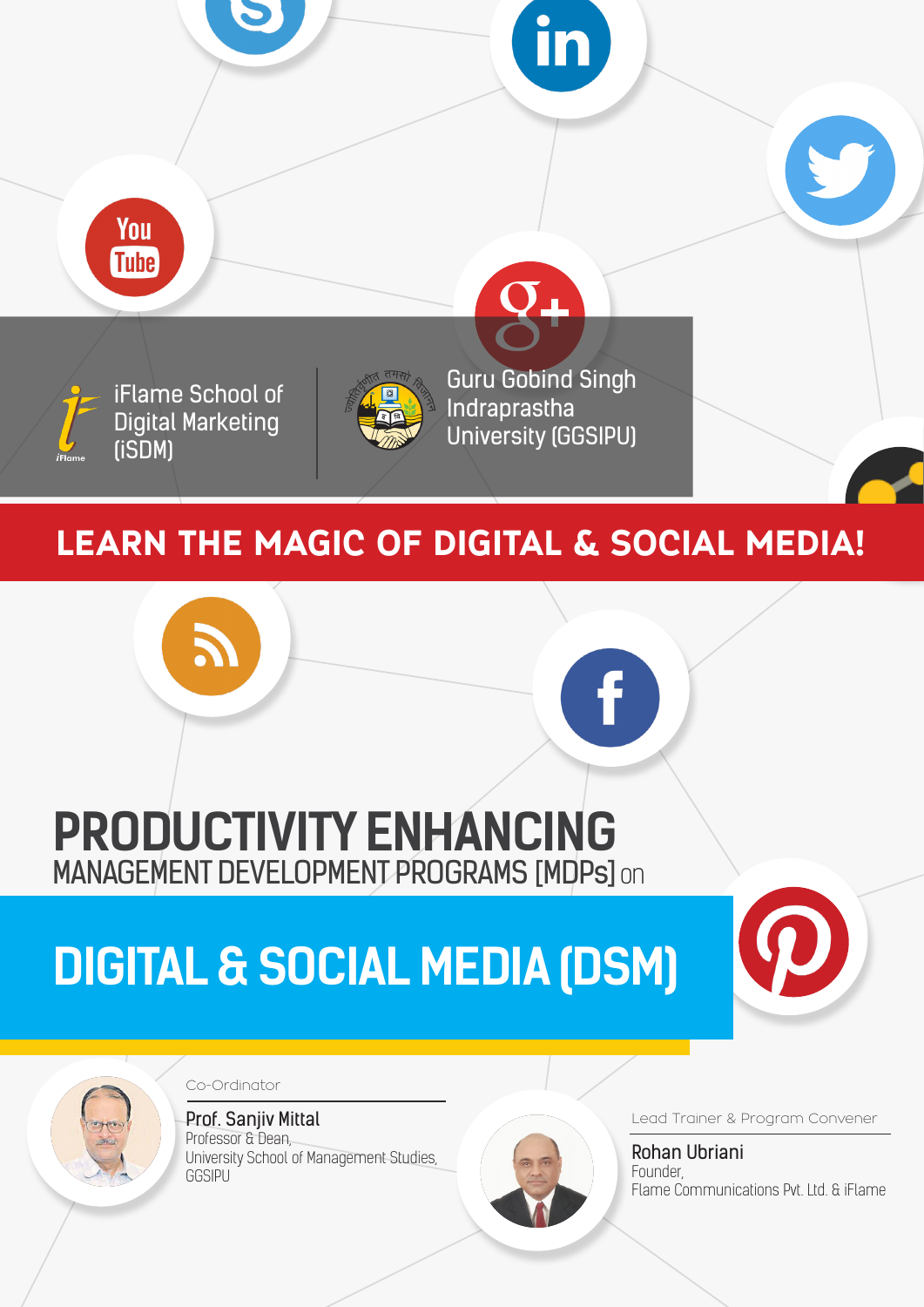## **ABOUT US**

Flame Communications Pvt. Ltd. (www.flamecom.in) - founded in 1994 by Rohan Ubriani - is a full service advertising, branding & marketing agency.

iFlame (www.iflame.in) is the digital arm of Flame Communications Pvt. Ltd.

iFlame School of Digital Marketing - iSDM (www.iflamesdm.com) is the training venture of Flame Group.

**One-Day MDP on Digital & Social Media (DSM)** – (6 Hours) - For acquiring basic and professional understanding of DSM.

**Two-Days MDP on Digital & Social Media** – (12 Hours) - With Hands-on Practical Sessions, for learning how DSM works by Do-It-Yourself (DIY) method. **II**

**Five-Days MDP on Digital & Social Media** – (30 Hours) - For using Digital & Social Media in daily work for enhancing performance and optimizing revenues & costs. **III**

#### Objectives of the MDP

**A**

**I**

**B**

- **To familiarize** the participants with the fundamental concepts and terms of Digital & Social Media.
- **To create an authentic understanding** among the participants about how Digital & Social Media works; and its benefits & impacts in the contemporary professional & personal environment.
- **To equip learners to leverage Digital & Social Media for organizational growth.**

#### Who Should Attend It

- **Top Management Executives** who need to understand and evaluate/take decisions on Digital & Social Media Initiatives of their respective organizations.
- **Middle Level Managers** who require working knowledge of Digital & Social Media to guide and supervise Digital & Social Media activities undertaken by their subordinates or their digital agencies.
- **Working Professionals** who need to obtain the hands-on understanding of Digital & Social Media from Practicing Experts in Digital & Social Media domains.
- **Junior/entry level executives** who wish to understand how Digital & Social Media can help them perform their duties more effectively.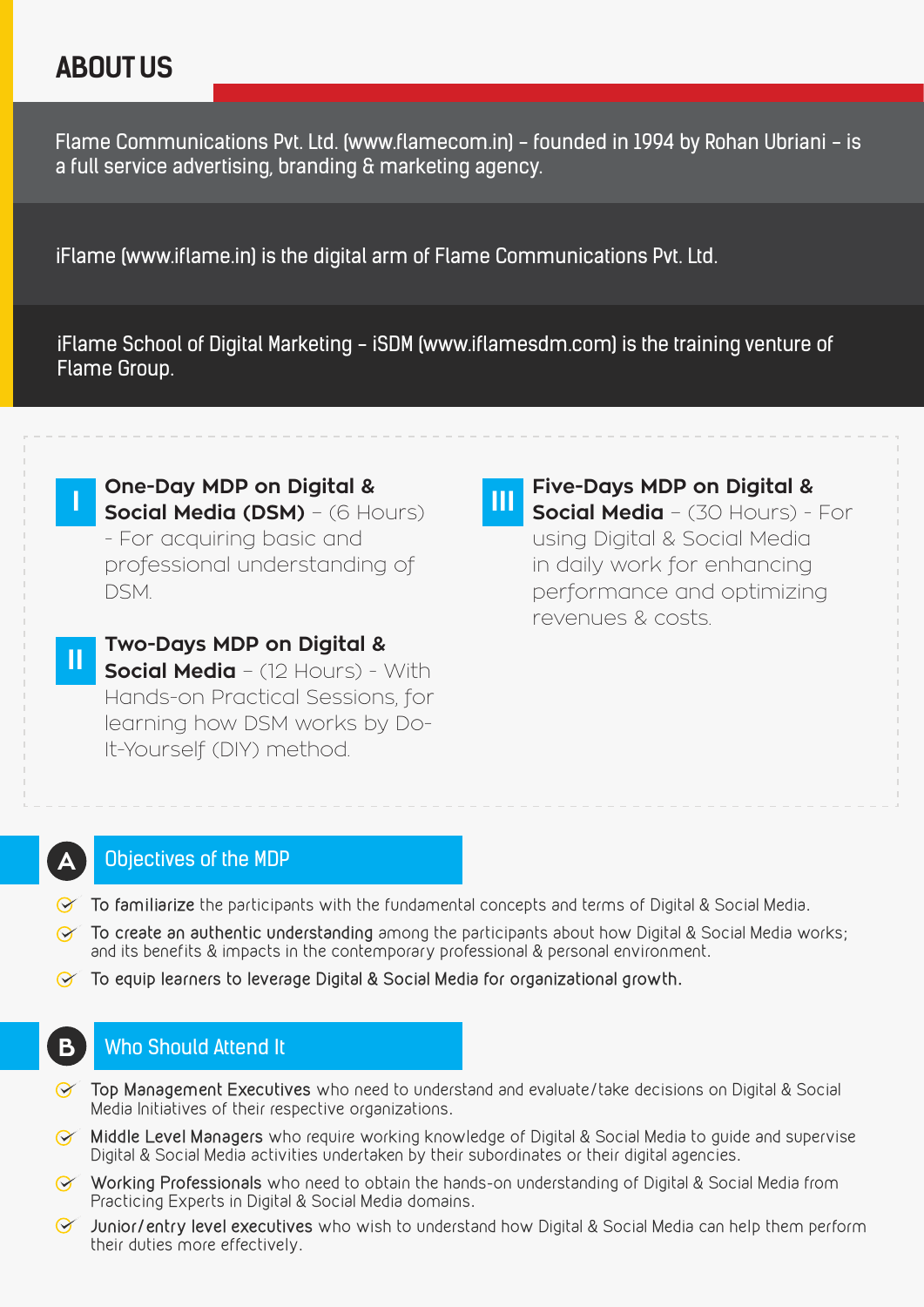#### Program Highlights

- $\gamma$  Rigorous, intensive, globally relevant Industry-Oriented Digital & Social Media Training Program, with classroom teaching & training.
- $\gamma$  Trainer Faculties will include Working Professionals, belonging to their expertise domains of Digital & Social Media, with the background of working for leading organizations like Sony India, Nestle, JWT Worldwide, Nokia, Times of India, Widex, Volvo Eicher, Ferns & Petals, British Council, Oxfam India, UNICEF, CWC, EIL, IRCTC etc.
- **Participant Intake: 10 to 30 Per Batch**

#### Program Pedagogy

Teaching & Training will largely consist of interactive classroom lectures, business case studies analysis,  $\alpha$ audio-visual learning aids etc.



**D**

**C**

#### **Certification**

Participants will be awarded certificates jointly by GGSIPU & iSDM for these prestigious programs.

- 1. Digital Marketing Overview
- 2. Search Engine Optimization (SEO)
- 3. Creating Text & Banner Ads
- 4. Search Engine Marketing (SEM): PPC Advertising/Google Adwords
- 5. Google Analytics

#### **Module 1: Digital Media Module 2: E-Commerce**

- 1. E-Commerce Marketing
- 2. Email Marketing
- 3. Lead Generation for Business
- 4. Adsense/Affiliate Marketing

#### **Module 3: Social Media**

- 1. Social Media Optimization (SMO): Facebook, Youtube, Twitter, LinkedIn etc.
- 2. Social Media Marketing (SMM): Facebook, Youtube, Twitter, LinkedIn etc.
- 3. Mobile Marketing/Blogging/Online Reputation Management (ORM)/Content Management

### **F**

#### Venue Options

- The program can be conducted at the **premises of the sponsoring organizations,** for their employees.
- **India Habitat Centre,** Lodi Road, New Delhi
- **National Productivity Council**, Lodi Road, New Delhi
- **The Metropolitan**, Connaught Place, New Delhi
- **Netaji Subhash Place (NSP)**, Pitam Pura, Delhi
- Noida | Gurgaon | NCR
- Outstation (outside Delhi NCR)